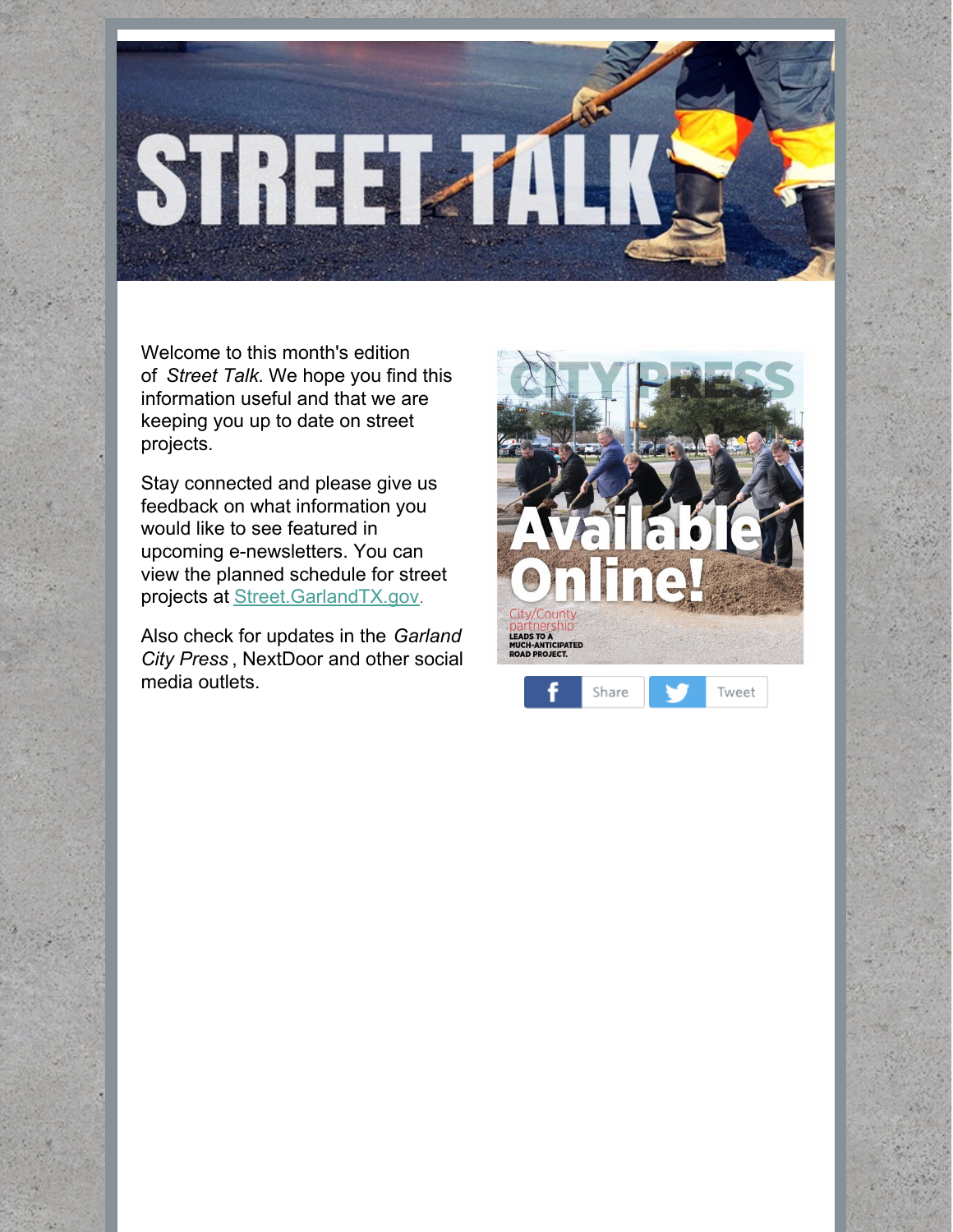

Last year alone, the City of Garland spent more than \$26 million on street improvements and repairs. The Street Department has around 150 specialty vehicles necessary to get these repairs and reconstruction projects done.

To keep everything running smoothly, the Street Department has its own maintenance shop to work on repairs on their highly specialized equipment.

Garland is one of the few cities in North Texas to have this in-house facility, saving resident's taxpayer dollars, all while keeping construction and repairs throughout Garland on track.

More work is on the way! In 2019 the City is spending \$27 million on street repair and reconstruction projects -- a **\$687,900** increase over last year's total Street Department budget.

## **Current Street Projects:**

Alta Oaks Drive *Street Reconstruction*

Arapaho Road *Street Rehabilitation*

Bardfield Avenue *Street Rehabilitation*

Blossom Road/Sheridan Drive *Alley Reconstruction*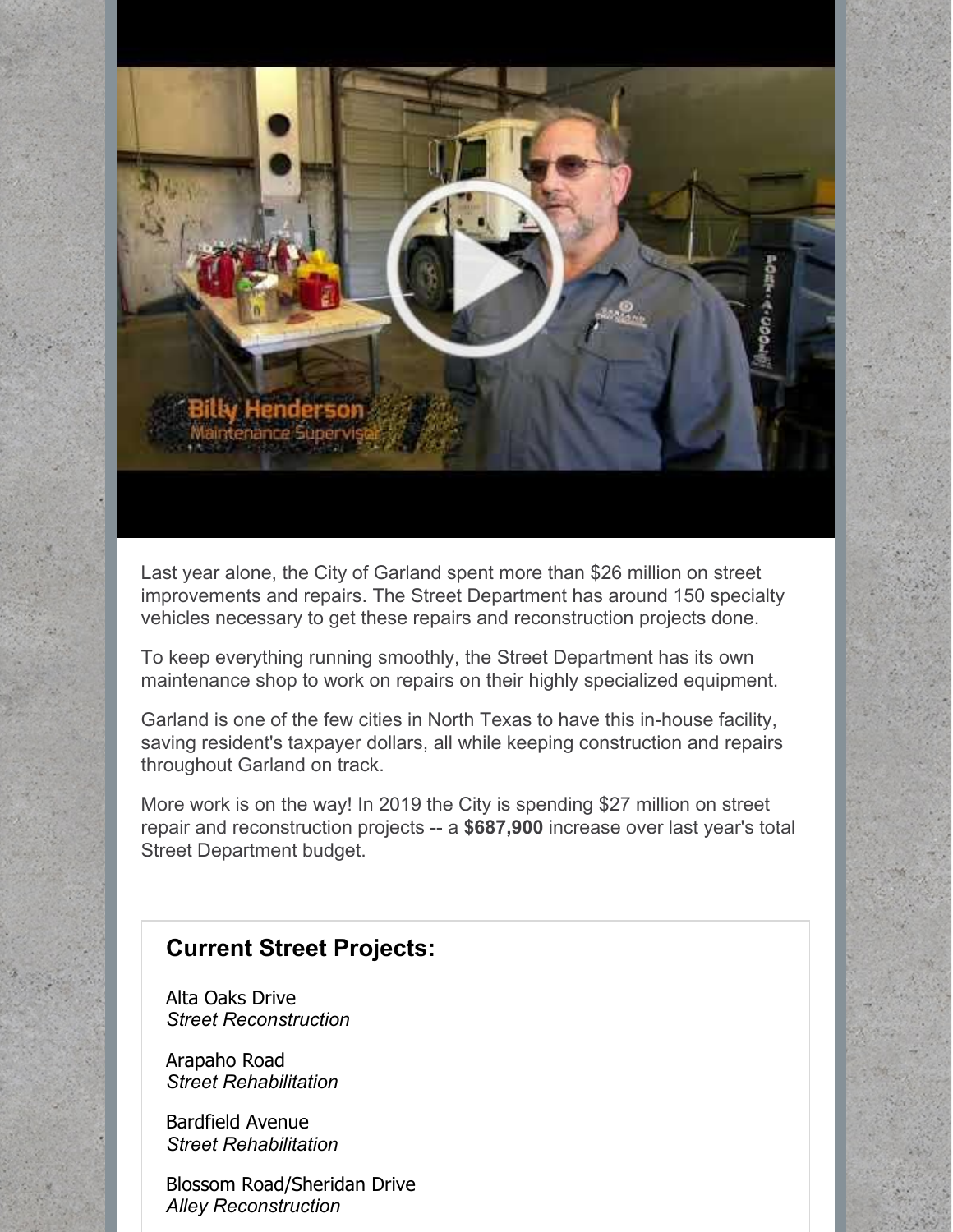Blue Creek Drive *Street Reconstruction*

Broadway Boulevard *Street Rehabilitation*

Canyon Drive *Street Rehabilitation*

Chevy Chase Drive *Alley Reconstruction*

Chicosa Trail *Street Reconstruction*

Clear Creek Estates *Street Rehabilitation*

To view the full list or any other street-related information, visit our [website](http://www.ci.garland.tx.us/gov/rz/streets/current_projects.asp) here!



## **Stay Tuned!**

What to Expect when the City repairs your alley Flood-gate safety Getting to know your Street crews

As a reminder, the quickest way to report a pothole or any other street-related issue is through Garland eAssist, the City of Garland's online service request tool. A mobile app is also available. When you send in a report, take a photo and be as specific as possible.

You can also call the Street Department at 972-205-3555.



HOW DO YOU GET YOUR STREET RELATED UPDATES?

**City** Website **[Select](https://campaignlp.constantcontact.com/forms/response?id=mpEmE0ZKkyHhzVwUdt6qZfa7qkxWMo24btzavHUg-ILu6m9kCqJLg4k_562C4N2DNzP-B2WWOnbxuYe26np7EjMvVoEdQQDdmmeCM_ESO30MrAwW6udNYG1tYX3LRZ1yxvph9WpeunGEEgYk2yX8gn16Chh0Ut-NbXGceHK5EOe8OnaoGOmBuK2r7qJli4vJuzWk_BooTyXFYMefTsr-aw&encVer=1&c=&ch=)** 

**Street Talk E-Newsletter [Select](https://campaignlp.constantcontact.com/forms/response?id=mpEmE0ZKkyHhzVwUdt6qZfa7qkxWMo24btzavHUg-ILu6m9kCqJLg4k_562C4N2DNzP-B2WWOnbxuYe26np7EjMvVoEdQQDdmmeCM_ESO30MrAwW6udNYG1tYX3LRZ1yxvph9WpeunGEEgYk2yX8gn16Chh0Ut-NbXGceHK5EOe8OnaoGOmBuK2r7qJli4vJuzWk_BooTyXXN6S9LkQxSg&encVer=1&c=&ch=) Selection Selection Selection Selection Selection Selection Selection Selection Selection Selection Selection Selection Selection Selection Selection Selec**